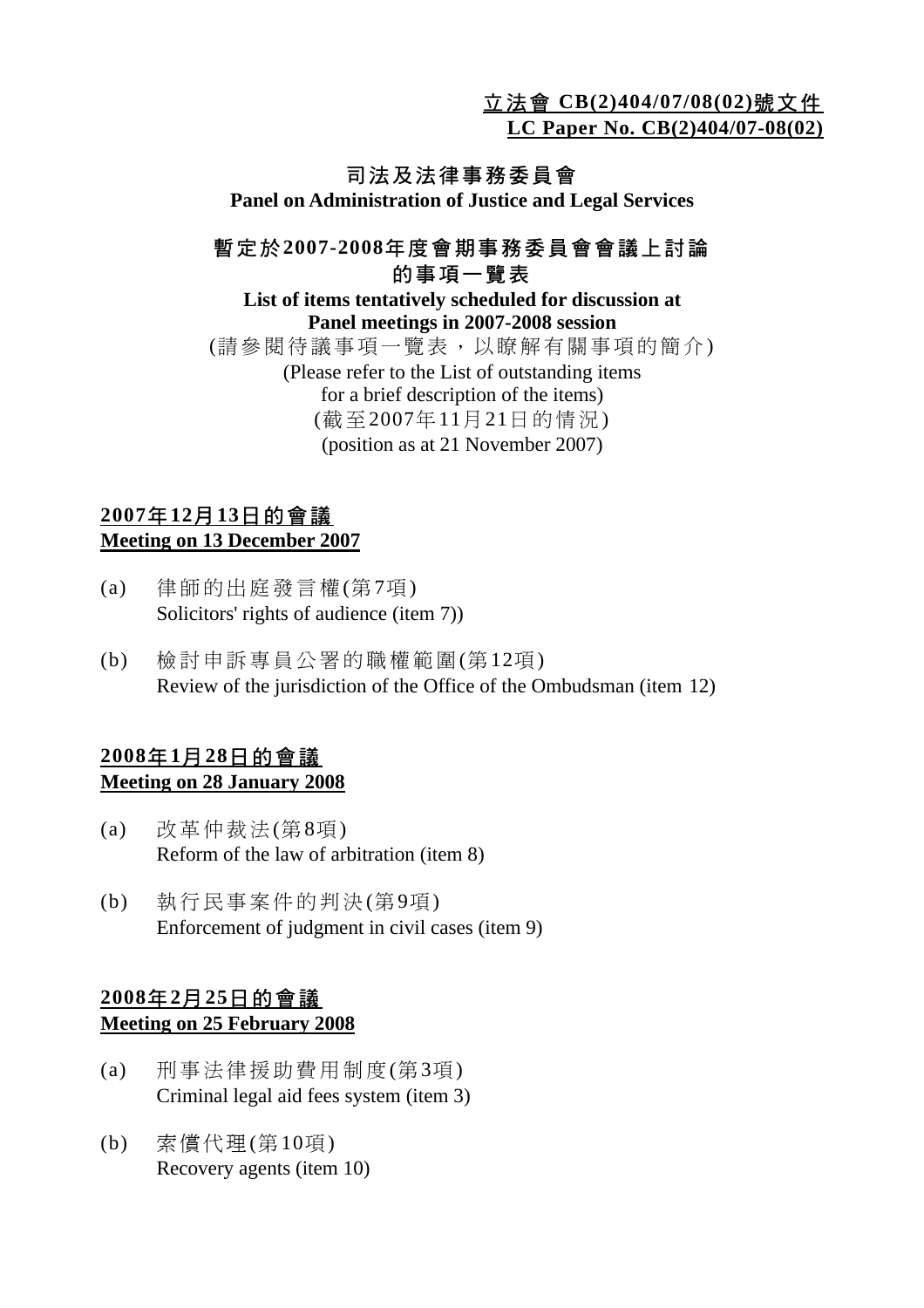# **2008**年**3**月**19**日的會議 **Meeting on 19 March 2008**

- (a) 香港特別行政區法例條文適用於中央人民政府駐香港特區機構的事 宜(第1項) Applicability of HKSAR laws to offices set up by Central People's Government in HKSAR (item 1)
- (b) 法律及相關服務的供求(第5項) Demand for and supply of legal and related services (item 5)

#### **2008**年**4**月**28**日的會議 **Meeting on 28 April 2008**

- (a) 律師會的專業彌償計劃(第4項) Professional Indemnity Scheme of the Law Society (item 4)
- (b) 與法律草擬專員會晤(第14項) Meeting with the Law Draftsman (item 14)
- (c) 騰本收費(第15項) Transcript fees (item 15)
- (d) 法官及司法人員薪酬的釐定(第16項) Determination of judicial remuneration (item 16)

# **2008**年**5**月**26**日的會議 **Meeting on 26 May 2008**

(a) 提供法律援助服務事宜(第2項) Provision of legal aid services (item 2)

# **2008**年**6**月**23**日的會議

#### **Meeting on 23 June 2008**

- (a) 法援婚姻訴訟個案家事調解試驗計劃(第11項) Pilot Scheme on Mediation of Legally Aided Matrimonial Cases (item 11)
- (b) 發展調解服務(第20項) Development of mediation services (item 20)